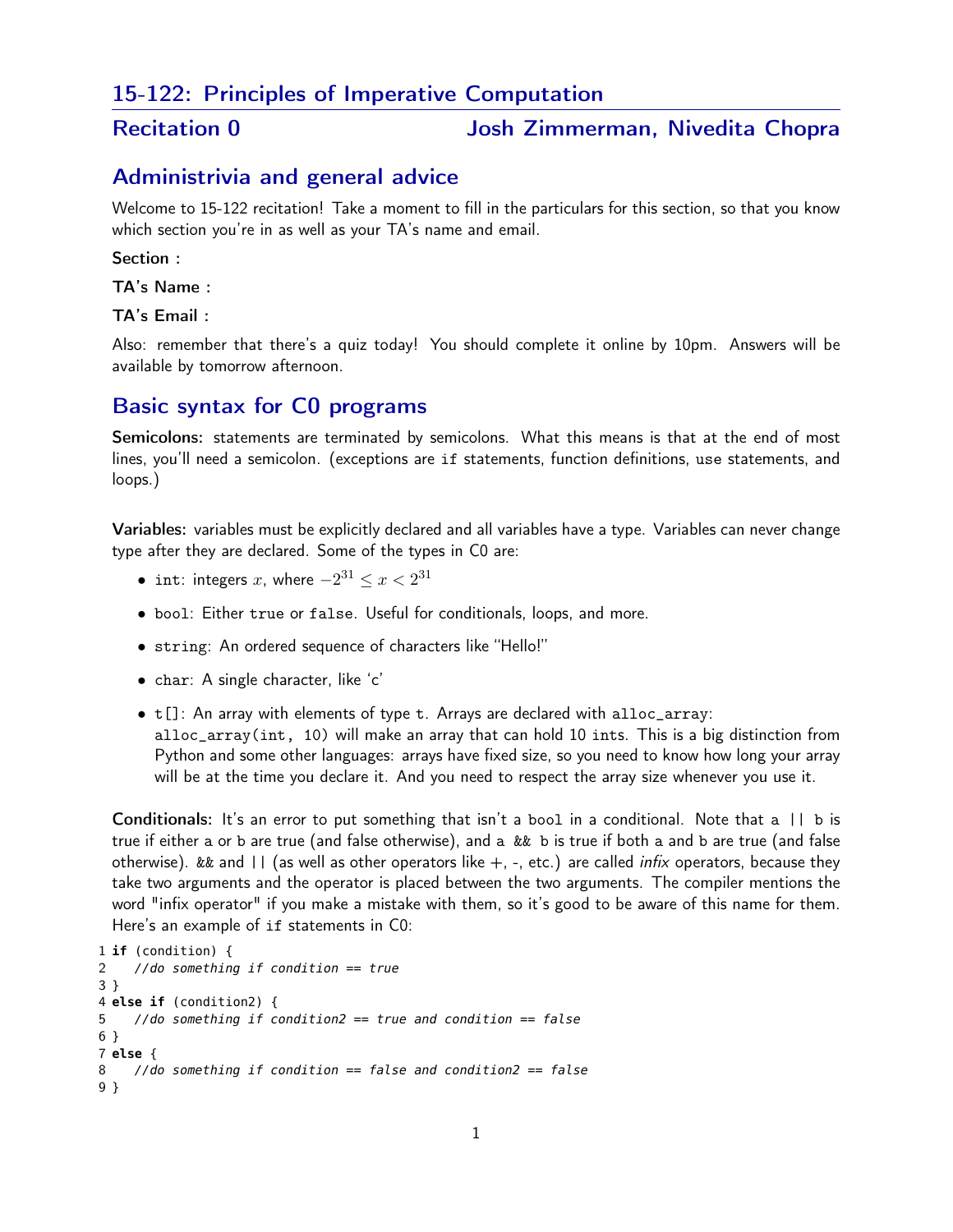Loops: There are two kinds of loops in C0— while loops and for loops.

- while loop : It takes a condition (something that evaluates to a Boolean). The loop executes until the condition is false.
- for loop : It takes three statements separated by semicolons. Execute the first statement once at the beginning of the loop, loop until the second statement (a condition) is false, and execute the third statement at the end of each iteration.

```
while loop for loop
1 int x = 0;
2 while (x < 5) {
3 printint(x);
4 print("\n");
5 x++;
6 }
                    1 for (int x = 0; x < 5; x++) {
                    2 printint(x);
                    3 print("\n");
                    4 }
```
These two examples do the same thing. Here, the for loop is preferred but there are cases (like binary search in an array, which we'll discuss later this semester) where while loops are cleaner.

Function definition: This example defines a function called add that takes two ints as arguments and returns an int.

```
1 int add (int x, int y) {
2 return x + y;
3 }
```
**Comments:** use // to start a single line comment and  $/* \ldots */$  for multi-line comments. It's good style to have a \* at the beginning of each line in a multi-line comment.

Indentation and braces: Your code will still work if it's not indented well, but it's really bad style to indent poorly. Python's indentation rules are good and you should generally follow them in C0 too. C0 uses curly braces (i.e. { and }) to denote the starts and ends of blocks, as seen above. For single-line blocks it's possible to omit the curly braces, but that can make debugging very difficult if you later add in another line to the block of code. For that reason, we *highly* encourage you to always use braces, even for single-line statements.

| Very Bad                                   | Okay, but Risky                                              | Good                |
|--------------------------------------------|--------------------------------------------------------------|---------------------|
| 1 if $(x == 4)$<br>2 println("x is $4"$ ); | 1 if $(x == 4)$<br>2 println("x is 4"); 2 println("x is 4"); | $1$ if $(x == 4)$ { |

Another important note about indentation is that you should choose *either* tabs or spaces and stay consistent, since mixing styles makes your code unreadable if someone views your code with a different number of spaces per tab.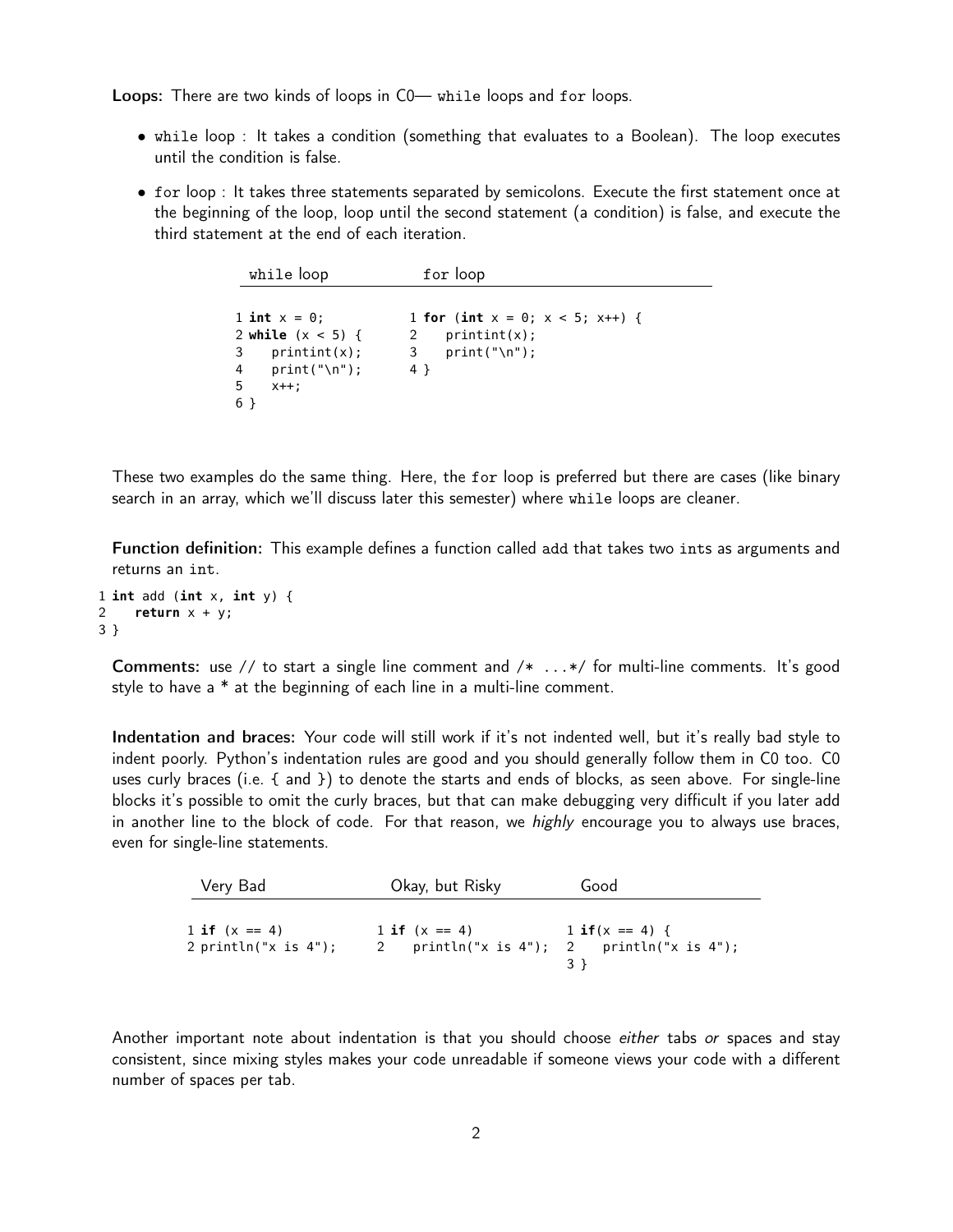# Checkpoint 0

Identify and correct the syntax errors in the following code to make it valid C0:

```
1 #use <conio>
2
3 def fib(i):
4 if(i == \theta or i == 1){
5 return i;
6 }
7 return fib(i − 1) + fibi(i − 2)
8
9 int main():
10 for int i=0; i < 10; i++
11 printint(fib(i))
12 print(\n\ln)13 return 0
```
# **Contracts**

This lecture was mainly about contracts and ensuring correctness of code.

There are 4 types of annotations in C0 (for convenience, we're using exp here to mean any Boolean expression):

| Annotation            | Checked                              |
|-----------------------|--------------------------------------|
| //@requires exp;      | before function execution            |
| //@ensures exp;       | before function returns              |
| //@loop_invariantexp; | before the loop condition is checked |
| //@assert exp;        | wherever you put it in the code      |

There are certain special variables and functions you have access to only in annotations. One of these is \result . It can be used only in //@ensures statements and it will give you the return value of the function. (There are other such variables/functions that we'll get to later in the semester.)

To help you develop an intuition about contracts, here are some explanations of the different kinds of annotations:

- //@requires : For checking
- //@ensures : For checking

Allow use of the special expression

•  $// **Qloop**$  invariant : We can only write these immediately after the beginning of a while loop or for loop.

When are these checked?

• //@assert : Assertion statements don't play the special role in reasoning that //@requires ,  $//$  Gensures, and  $//$  Gloop invariant statements do. They can be very helpful for debugging code and summarizing what you know, especially after a loop.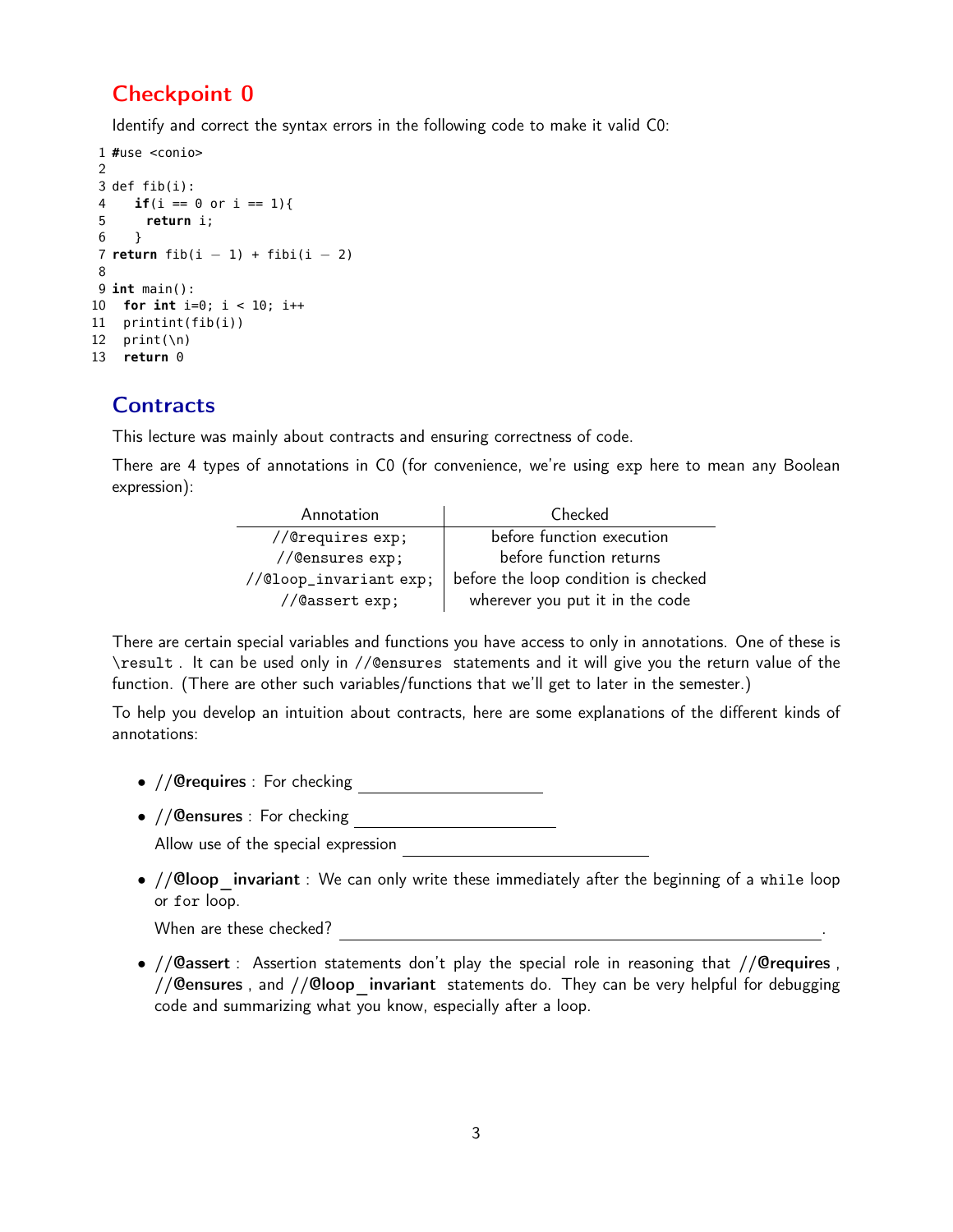# Checkpoint 1

What command would you compile with to enable contract checking in a file named fastpow.c0?

# Proving correctness of the mystery function

We use contracts to both test our code and to logically reason about code. With contracts, careful reasoning and good testing both help us to be confident that our code is correct.

Here's a different way of looking at the mystery function from lecture yesterday. Once we have loop invariants for the mystery function set, we can view the whole thing as a control flow diagram:



The circle labeled 1 is a set of the function, and the circles labeled 2 and 3 are . The circles labeled 4 and 5 just capture information we get from the result of the loop guard (or loop condition), but we might write 4 as an statement.

To prove this function correct, we need to reason about the two pieces of code (pieces that this diagram hides in the two cloud-bubbles) to ensure that our contracts never fail:

- When we reason about the upper code bubble, we assume that \_\_\_\_\_\_\_ is true before the code runs and show that \_\_\_\_\_\_\_\_\_ and \_\_\_\_\_\_\_\_ are true afterwards.
- true before the code runs and show that  $\_\_\_\_\_$  and  $\_\_\_\_\_$  are true afterwards.  $\bullet$  When we reason about the lower code bubble, we assume  $\frac{1}{\sqrt{1-\frac{1}{n}}}\$  and  $\frac{1}{\sqrt{1-\frac{1}{n}}}\$  are
- $\bullet \,$  To reason that the returned value  $r$  is equal to  $b^e$ , we combine the information from circles and \_\_\_\_\_\_\_ to conclude that  $y = 0$ . Together with the information in circle  $\_\_\_\_\_$ , this implies that  $r = b^e$ .

In addition, we have to reason about termination: every time the lower code bubble runs, the value  $e$ gets strictly smaller.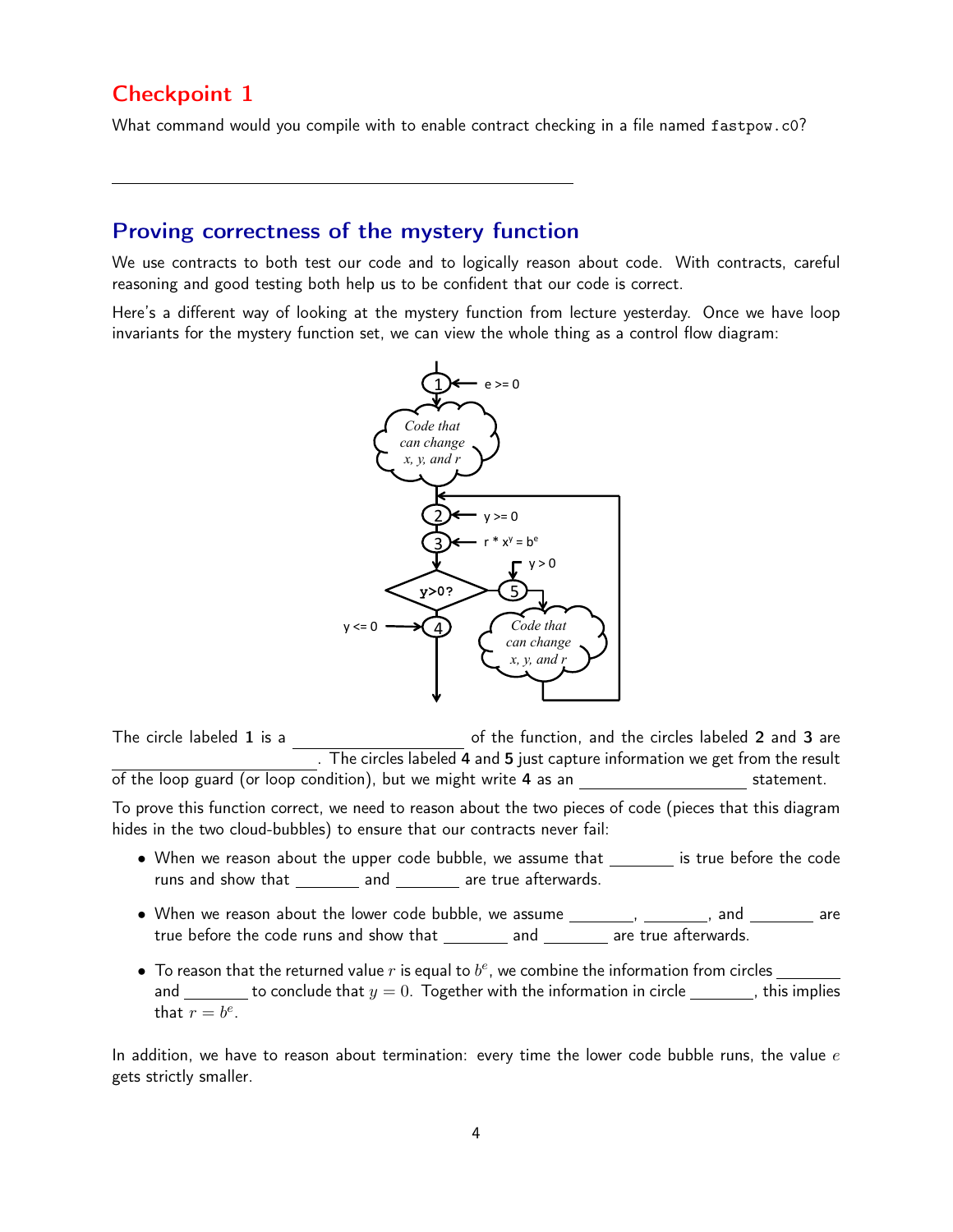To summarize, in general there are four steps for proving the correctness of a function with one loop using loop invariants:

# Preservation of loop invariants

Preserving loop invariants can be a bit confusing, because we have to assume that the loop invariant, like y  $>= 0$  or  $r * POW(x, y) == POW(b, e)$  is true before the loop invariant is checked by assuming that the loop invariant was true the last time the loop invariant was checked (we also assume that the loop guard subsequently evaluated to true).

```
1 while (y > 0)2 //@loop_invariant y \ge 0;
3 //@loop_invariant r * POW(x, y) == POW(b, e);
4 {
5 r = r * x;6 y = y - 1;7 \times = x;
8 }
```
When an arbitrary loop begins, we know and

After an arbitrary iteration of the loop, we use primed values to represent the new values in terms of the old ones:

.

| $x' =$ |  |
|--------|--|
| $y' =$ |  |
| $r' =$ |  |

We need to show that

This is true because <u>experience and the set of the set of the set of the set of the set of the set of the set of the set of the set of the set of the set of the set of the set of the set of the set of the set of the set o</u>

This terminates because **Example 2** and the contract of the contract of the contract of the contract of the contract of the contract of the contract of the contract of the contract of the contract of the contract of the co

Because we haven't changed any loop invariants, the rest of the correctness proof for exponentiation is the same as it was in class. By keeping the loop invariant the same, we still have a proven-correct function, even though we tore out loop body and replaced it with a different (and less efficient) one!